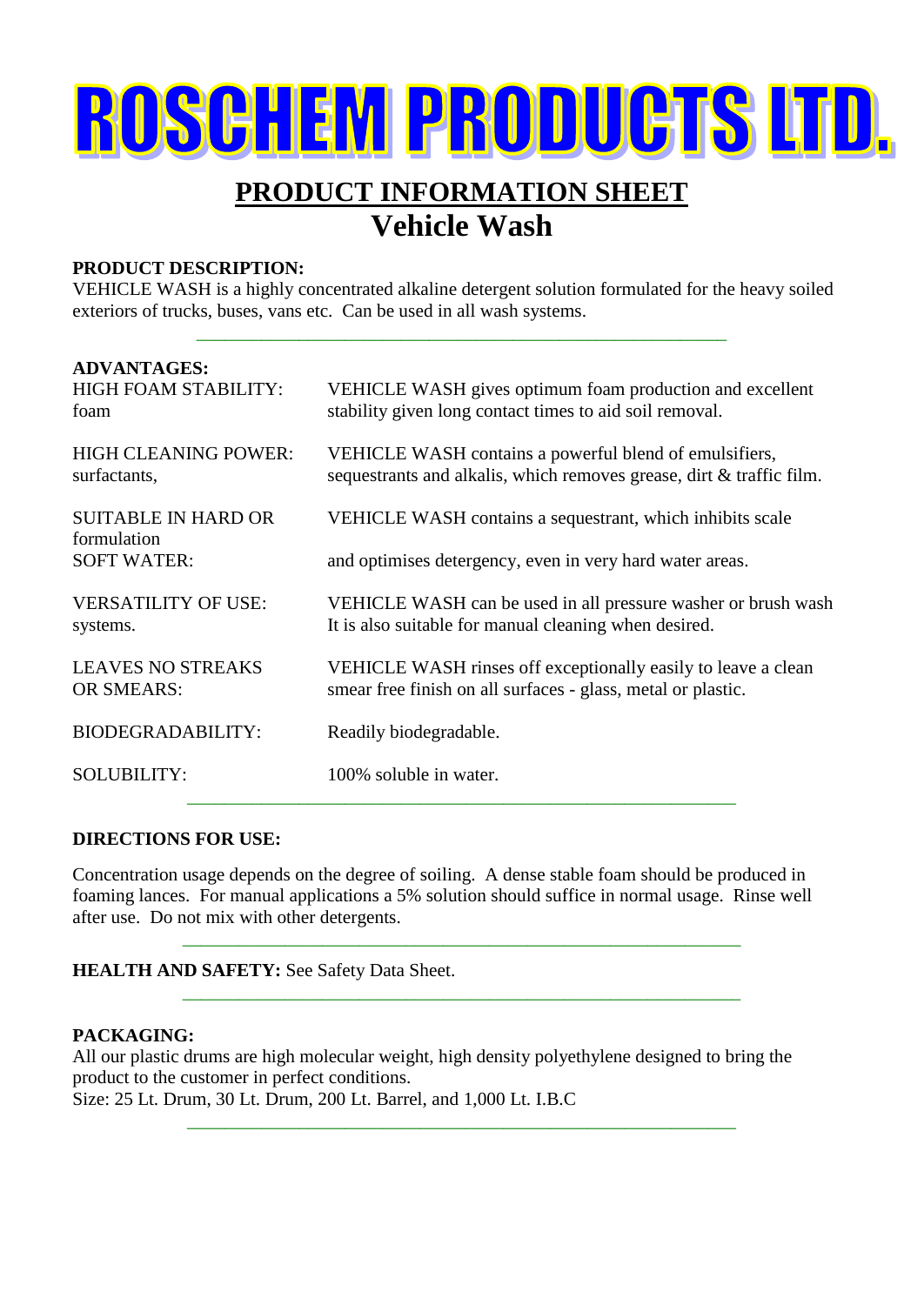# ROSCHEM PRODUCTS LTD.

## **Safety Data Sheet**

Corresponding to EC Directive 91/155/EEC Page 1 of 3

Date of issue:  $01.01.10$  Document No: Replaces version of: 01.01.08

**PRODUCT NAME: VEHICLE WASH**

#### **1). PRODUCT AND COMPANY IDENTIFICATION** 1.1 Product Name: **VEHICLE WASH** 1.2 Company Name: Roschem Products Limited. Company Address: New Road, Elphin, Co. Roscommon, Ireland. Telephone: (071) 9635375 Fax: (071) 9635414 Emergency Phone: 086 8293845 **2). COMPOSITION/INFORMATION** Aqueous Alkaline Preparation **Hazardous Ingredients % (w/w) CAS-Number Symbol R-Phrases** Sodium Hydroxide 0 - 3.5% (1310 - 73 - 2) C R35 Sodium Metasilicate  $0 - 5\%$   $(6843 - 92 - 0)$  C R34, R37 **3). HAZARDS IDENTIFICATION** This product causes no major environmental or chemical hazards in normal usage. Spillage's can present a slipping hazard. Main Symptoms: Eyes - Irritation, Skin - Irritation **4). FIRST AID MEASURES** 4.1 Inhalation: Remove to fresh air. 4.2 Skin Contact: Flush thoroughly with soap and water remove contaminated clothing. 4.3 Eye Contact: Flush eyes with water immediately. Obtain medical attention if irritation persists. 4.4 Ingestion: Rinse out mouth immediately with water. Consult a doctor if necessary.

#### **5). FIRE - FIGHTING MEASURES**

5.1 Suitable Extinguishing Media: Water, Foam. 5.2 Unsuitable: None. 5.3 Specific Hazards: Does not present any particular risk in the event of a fire. 5.4 Special Equipment for the protection of Fire - Fighters: None.

| 6). |     | <b>ACCIDENTAL RELEASE MEASURES</b>                                      |
|-----|-----|-------------------------------------------------------------------------|
|     | 6.1 | Personal Precautions: Avoid contact with skin and eyes (see Section 8.) |
|     | 6.2 | Environmental Precautions: No special measures required                 |
|     | 6.3 | Methods for Cleaning up: Small Spills - Flush with water.               |
|     |     | Large Spills - Absorb with an absorbent material.                       |
|     |     |                                                                         |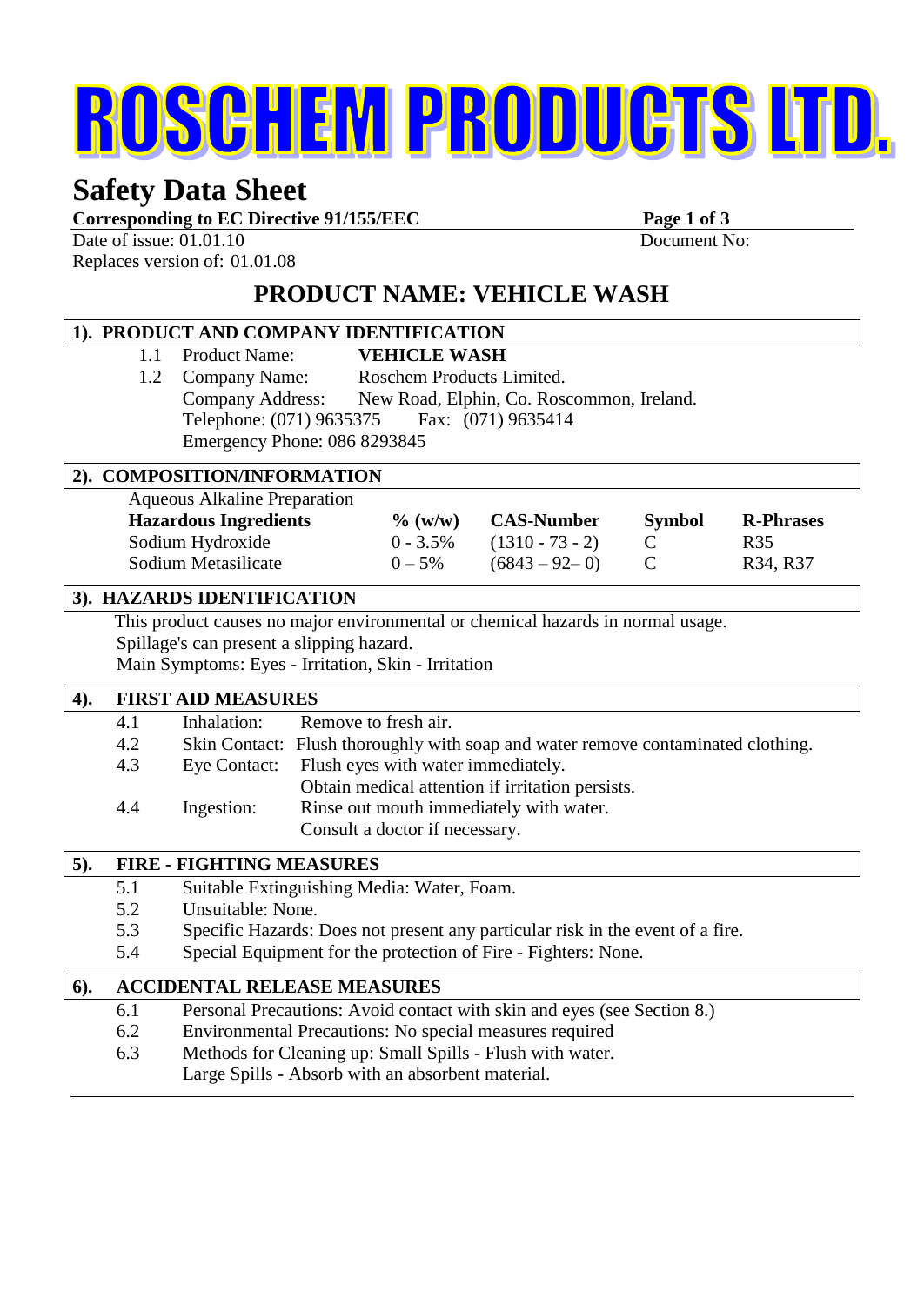## **Safety Data Sheet**

|  |  | Corresponding to EC Directive 91/155/EEC |
|--|--|------------------------------------------|
|  |  |                                          |

Page 2 of 3

Date of issue:  $01.01.10$  Document No:

Replaces version of: 01.01.08

#### **7). HANDLING AND STORAGE**

#### 7.1 **Handling**

- 7.1.1 Technical Measures: No special measures required.
- 7.1.2 Safe Handling Advice: Comply with instructions for use.

#### 7.2 **Storage**

- 7.2.1 Technical Measures: No special measures required.
- 7.2.2 Storage Conditions: Store in a cool dry place.
- 7.2.3 Incompatible Products: Aluminium, Brass, Tin and Zinc are attacked by this product.
- 7.2.4 Packaging: Plastic Drums.
- 7.2.5 Packaging Materials: Recommended: Plastic Materials, Polyethylene, Polypropylene. Not Suitable - Uncoated Metal Drums.

#### **8). EXPOSURE CONTROLS/PERSONAL PROTECTION**

- **\*** 8.1 Engineering Measures: No special measures required.
	- 8.2 Personal Protection Equipment:
		- Respiratory Protection Provide adequate ventilation in areas of confined space.
			- Hand Protection Use PVC Gloves if long exposure is expected.
			- Eye Protection Use Chemical Goggles if splashing is expected.
		- Skin Protection Wear Plastic Apron if excessive splashing is expected.
	- 8.3 Hygiene Measures Handle in accordance with industrial hygiene and safety practices.
	- 8.4 Occupational Exposure Limits: Sodium Hydroxide STEL  $2mg/m<sup>3</sup>$ .

Sodium Metasilicate – STEL  $2mg/m<sup>3</sup>$ .

#### **9). PHYSICAL AND CHEMICAL PROPERTIES**

| 9.1 | <b>Physical State:</b>       | Clear Liquid.          |
|-----|------------------------------|------------------------|
| 9.2 | Colour:                      | Wine.                  |
| 9.3 | Odour:                       | Non - objectionable.   |
| 9.4 | Solubility:                  | 100% soluble in Water. |
| 9.5 | Flashpoint:                  | None.                  |
| 9.6 | <b>Explosive Properties:</b> | None.                  |
| 9.7 | Density:                     | $1.08$ kg/dm $3.$      |
|     |                              |                        |

#### **10). STABILITY AND REACTIVITY**

Stable.

Avoid Extreme Temperatures.

Hazardous Decomposition Products - None Known. Do not mix with strong acids or oxidising agents.

#### **11). TOXICOLOGICAL INFORMATION**

This is a relatively innocuous substance not expected to cause harm. Should treatment ever be required it would be directed at control of symptoms. Skin Irritation - Yes, Eye Irritation - Yes

#### **12). ECOLOGICAL INFORMATION**

Readily Biodegradable

#### **13). DISPOSAL CONSIDERATIONS**

Soak up with absorbent material and dump in accordance with local regulations. Small quanitities may be flushed down the sewer with plenty of water.